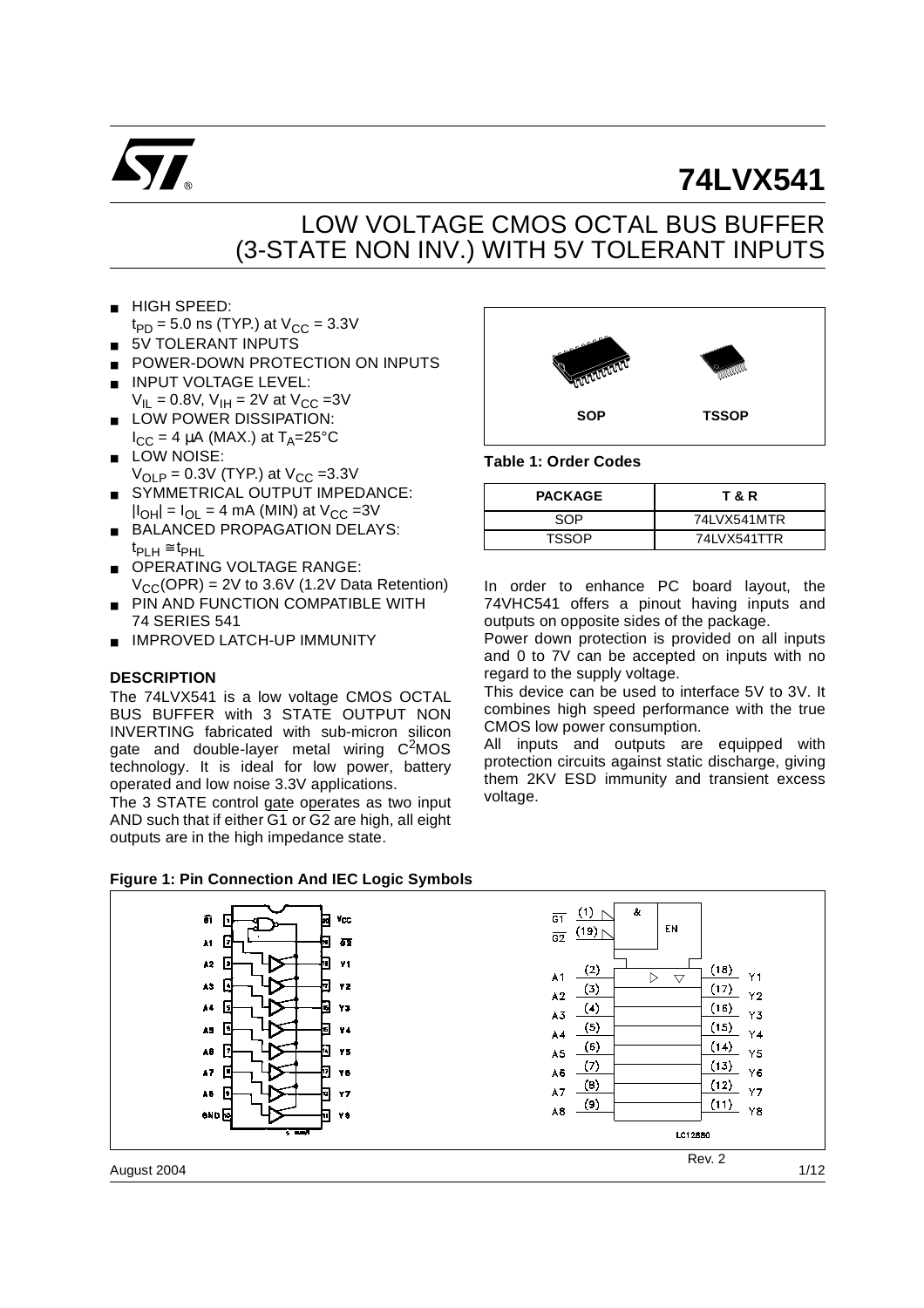#### Figure 2: Input Equivalent Circuit **Table 2: Pin Description**



| PIN N°                               | <b>SYMBOL</b>                    | <b>NAME AND FUNCTION</b>    |
|--------------------------------------|----------------------------------|-----------------------------|
| 1, 19                                | G1, G2                           | <b>Output Enable Inputs</b> |
| 2, 3, 4, 5, 6,<br>7, 8, 9            | A1 to A8                         | Data Inputs                 |
| 18, 17, 16,<br>15, 14, 13,<br>12, 11 | Y <sub>1</sub> to Y <sub>8</sub> | Data Outputs                |
| 10                                   | GND                              | Ground (0V)                 |
| 20                                   | Vec                              | Positive Supply Voltage     |

#### **Table 3: Truth Table**

|    | <b>OUTPUT</b>  |    |    |
|----|----------------|----|----|
| G1 | G <sub>2</sub> | An | Vn |
|    |                |    |    |
|    |                |    |    |
|    |                |    |    |
|    |                |    |    |

X : Don't Care Z : High Impedance

#### **Table 4: Absolute Maximum Ratings**

| Symbol                | <b>Parameter</b>                     | Value                  | Unit |
|-----------------------|--------------------------------------|------------------------|------|
| $V_{\rm CC}$          | Supply Voltage                       | $-0.5$ to $+7.0$       | V    |
| $V_{I}$               | DC Input Voltage                     | $-0.5$ to $+7.0$       | V    |
| V <sub>O</sub>        | DC Output Voltage                    | -0.5 to $V_{CC}$ + 0.5 | V    |
| <sup>I</sup> IK       | DC Input Diode Current               | $-20$                  | mA   |
| $I_{OK}$              | DC Output Diode Current              | ± 20                   | mA   |
| Ιo                    | DC Output Current                    | ± 25                   | mA   |
| $I_{CC}$ or $I_{GND}$ | DC V <sub>CC</sub> or Ground Current | ± 50                   | mA   |
| $T_{\text{stg}}$      | Storage Temperature                  | $-65$ to $+150$        | °C   |
| $T_{\rm L}$           | Lead Temperature (10 sec)            | 300                    | °C   |

Absolute Maximum Ratings are those values beyond which damage to the device may occur. Functional operation under these conditions is not implied

#### **Table 5: Recommended Operating Conditions**

| Symbol                     | <b>Parameter</b>                                   | Value         | Unit |
|----------------------------|----------------------------------------------------|---------------|------|
| $V_{\rm CC}$               | Supply Voltage (note 1)                            | 2 to 3.6      | V    |
| Vı                         | Input Voltage                                      | $0$ to 5.5    |      |
| V <sub>O</sub>             | Output Voltage                                     | 0 to $V_{CC}$ | V    |
| $\mathsf{T}_{\mathsf{op}}$ | <b>Operating Temperature</b>                       | $-55$ to 125  | °C   |
| dt/dv                      | Input Rise and Fall Time (note 2) ( $V_{CC}$ = 3V) | 0 to 100      | ns/V |

1) Truth Table guaranteed: 1.2V to 3.6V<br>2) V<sub>IN</sub> from 0.8V to 2.0V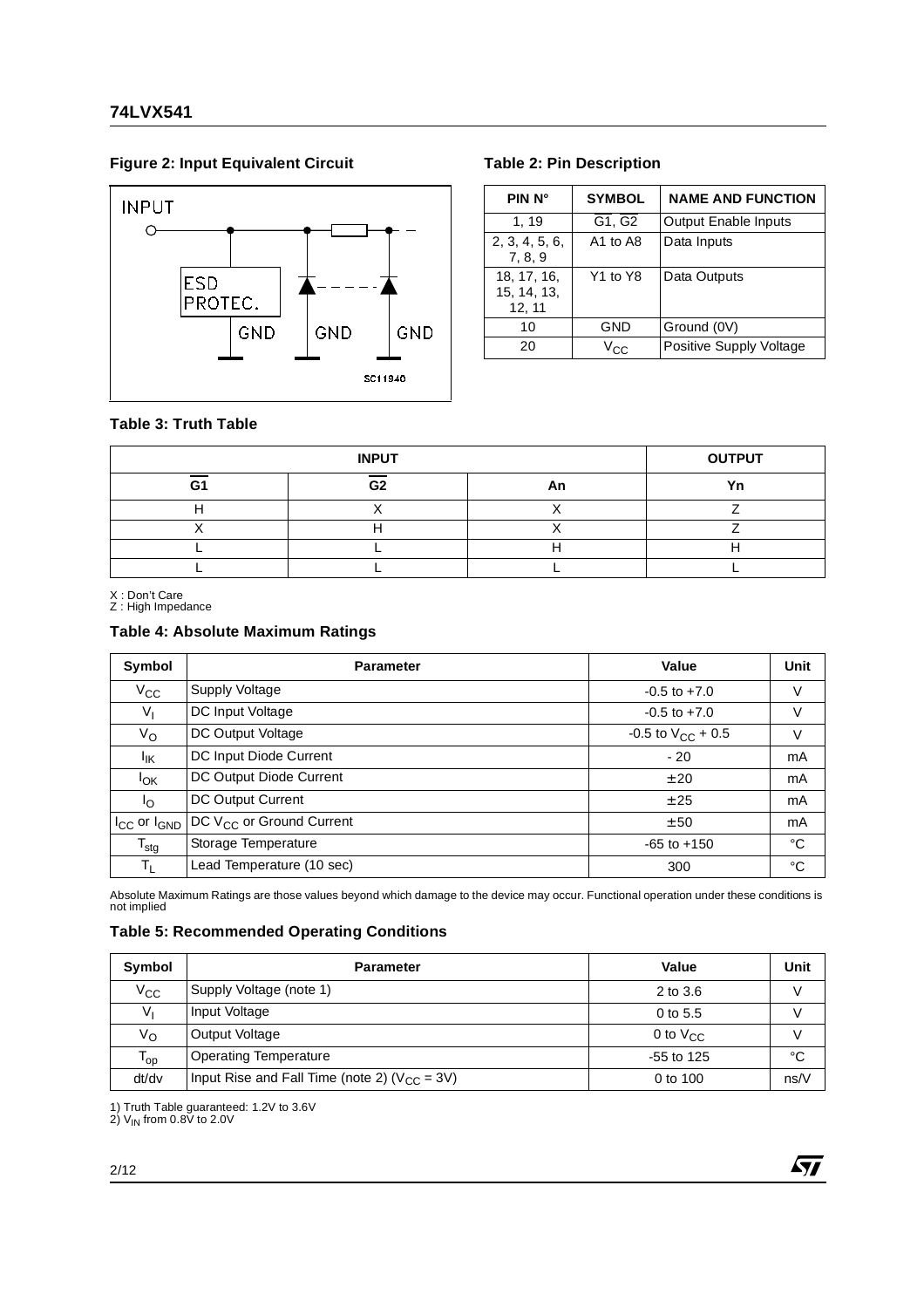#### **Table 6: DC Specifications**

|                 |                                             |              | <b>Test Condition</b>                                               | Value               |      |            |      |                       |                         |       |        |
|-----------------|---------------------------------------------|--------------|---------------------------------------------------------------------|---------------------|------|------------|------|-----------------------|-------------------------|-------|--------|
| Symbol          | <b>Parameter</b>                            | $V_{\rm CC}$ |                                                                     | $T_A = 25^{\circ}C$ |      |            |      | -40 to $85^{\circ}$ C | -55 to 125 $^{\circ}$ C |       | Unit   |
|                 |                                             | (V)          |                                                                     | Min.                | Typ. | Max.       | Min. | Max.                  | Min.                    | Max.  |        |
| $V_{\text{IH}}$ | High Level Input                            | 2.0          |                                                                     | 1.5                 |      |            | 1.5  |                       | 1.5                     |       |        |
|                 | Voltage                                     | 3.0          |                                                                     | 2.0                 |      |            | 2.0  |                       | 2.0                     |       | $\vee$ |
|                 |                                             | 3.6          |                                                                     | 2.4                 |      |            | 2.4  |                       | 2.4                     |       |        |
| $V_{IL}$        | Low Level Input                             | 2.0          |                                                                     |                     |      | 0.5        |      | 0.5                   |                         | 0.5   |        |
|                 | Voltage                                     | 3.0          |                                                                     |                     |      | 0.8        |      | 0.8                   |                         | 0.8   | $\vee$ |
|                 |                                             | 3.6          |                                                                     |                     |      | 0.8        |      | 0.8                   |                         | 0.8   |        |
| $V_{OH}$        | <b>High Level Output</b>                    | 2.0          | $I_{\Omega} = -50 \mu A$                                            | 1.9                 | 2.0  |            | 1.9  |                       | 1.9                     |       |        |
|                 | Voltage                                     | 3.0          | $I_{O} = -50 \mu A$                                                 | 2.9                 | 3.0  |            | 2.9  |                       | 2.9                     |       | $\vee$ |
|                 |                                             | 3.0          | $IO=-4 mA$                                                          | 2.58                |      |            | 2.48 |                       | 2.4                     |       |        |
| $V_{OL}$        | Low Level Output                            | 2.0          | $I_{\Omega}$ =50 µA                                                 |                     | 0.0  | 0.1        |      | 0.1                   |                         | 0.1   |        |
|                 | Voltage                                     | 3.0          | $I_{\Omega}$ =50 µA                                                 |                     | 0.0  | 0.1        |      | 0.1                   |                         | 0.1   | $\vee$ |
|                 |                                             | 3.0          | $IO=4 mA$                                                           |                     |      | 0.36       |      | 0.44                  |                         | 0.55  |        |
| $I_{OZ}$        | High Impedance<br>Output Leakage<br>Current | 3.6          | $V_1 = V_{1H}$ or $V_{1L}$<br>$V_{\Omega}$ = $V_{\text{CC}}$ or GND |                     |      | $\pm 0.25$ |      | ± 2.5                 |                         | ± 2.5 | μA     |
| Ч.              | Input Leakage<br>Current                    | 3.6          | $V_1 = 5V$ or GND                                                   |                     |      | ± 0.1      |      | ±1                    |                         | ±1    | μA     |
| $I_{\rm CC}$    | Quiescent Supply<br>Current                 | 3.6          | $V_1 = V_{CC}$ or GND                                               |                     |      | 4          |      | 40                    |                         | 40    | μA     |

#### **Table 7: Dynamic Switching Characteristics**

|                        |                                              |                 | <b>Test Condition</b> |        | Value               |      |      |                       |                         |      |        |
|------------------------|----------------------------------------------|-----------------|-----------------------|--------|---------------------|------|------|-----------------------|-------------------------|------|--------|
| Symbol                 | <b>Parameter</b>                             | $V_{CC}$<br>(V) |                       |        | $T_A = 25^{\circ}C$ |      |      | -40 to $85^{\circ}$ C | -55 to 125 $^{\circ}$ C |      | Unit   |
|                        |                                              |                 |                       | Min.   | Typ.                | Max. | Min. | Max.                  | Min.                    | Max. |        |
| $V_{OLP}$              | Dynamic Low                                  | 3.3             |                       |        | 0.3                 | 0.8  |      |                       |                         |      |        |
| $V_{OLV}$              | <b>Voltage Quiet</b><br>Output (note 1, 2)   |                 | $C_1 = 50 pF$         | $-0.8$ | $-0.3$              |      |      |                       |                         |      |        |
| <b>V<sub>IHD</sub></b> | Dynamic High<br>Voltage Input<br>(note 1, 3) | 3.3             |                       | 2.0    |                     |      |      |                       |                         |      | $\vee$ |
| <b>V<sub>ILD</sub></b> | Dynamic Low<br>Voltage Input<br>(note 1, 3)  | 3.3             |                       |        |                     | 0.8  |      |                       |                         |      |        |

1) Worst case package.

2) Max number of outputs defined as (n). Data inputs are driven 0V to 3.3V, (n-1) outputs switching and one output at GND.

3) Max number of data inputs (n) switching. (n-1) switching 0V to 3.3V. Inputs under test switching: 3.3V to threshold (V<sub>ILD</sub>), 0V to threshold<br>(V<sub>IHD</sub>), f=1MHz.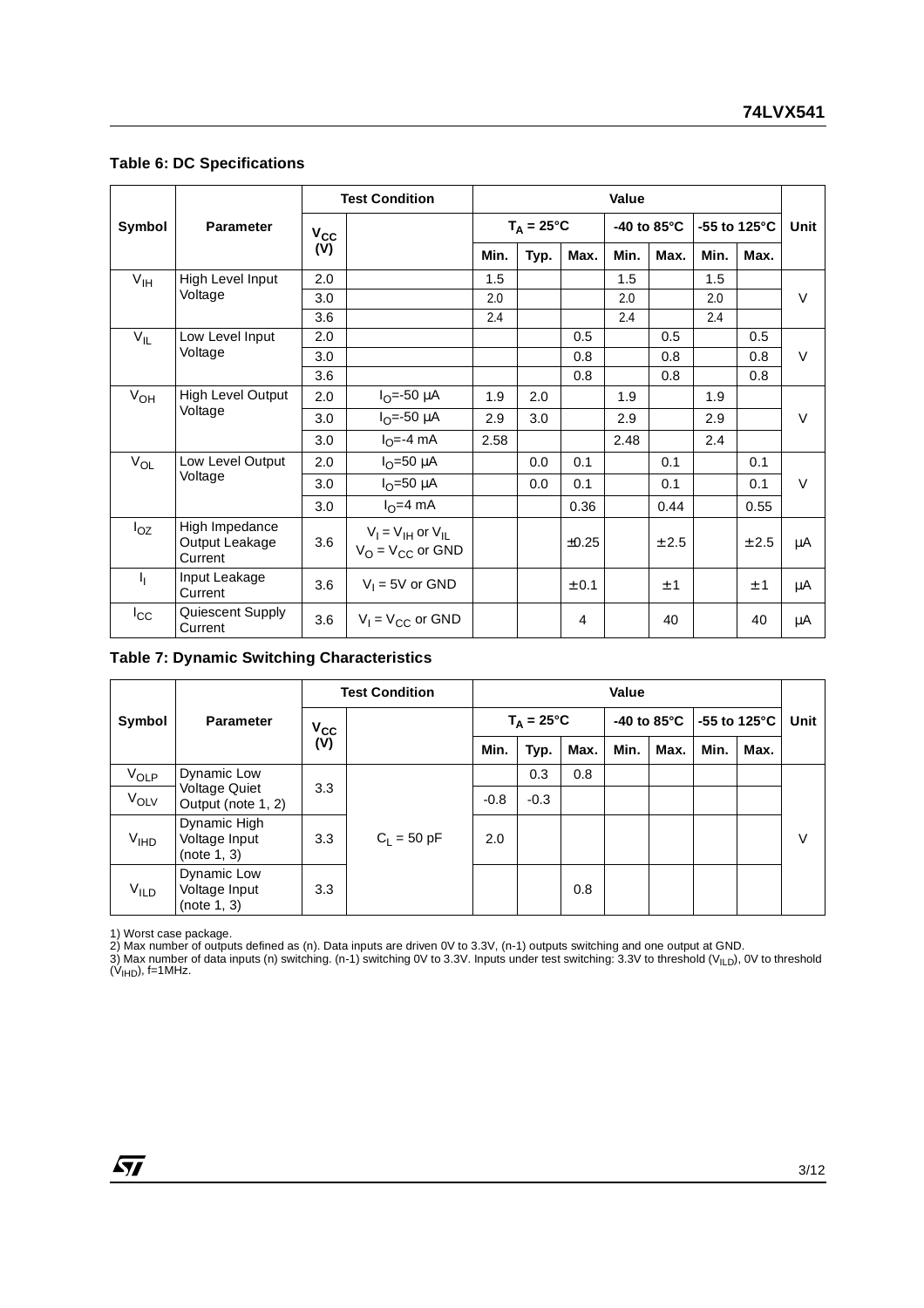|                                       |                          |              | <b>Test Condition</b>     |  |                     | Value |      |                       |      |                         |      |      |
|---------------------------------------|--------------------------|--------------|---------------------------|--|---------------------|-------|------|-----------------------|------|-------------------------|------|------|
| Symbol                                | <b>Parameter</b>         | $V_{\rm CC}$ | $\mathbf{C}_{\mathsf{L}}$ |  | $T_A = 25^{\circ}C$ |       |      | -40 to $85^{\circ}$ C |      | -55 to 125 $^{\circ}$ C |      | Unit |
|                                       |                          | (V)          | (pF)                      |  | Min.                | Typ.  | Max. | Min.                  | Max. | Min.                    | Max. |      |
| t <sub>PLH</sub>                      | <b>Propagation Delay</b> | 2.7          | 15                        |  |                     | 6.3   | 8.3  | 1.0                   | 10.0 | 1.0                     | 10.0 |      |
| <sup>t</sup> PHL                      | Time                     | 2.7          | 50                        |  |                     | 9.0   | 12.0 | 1.0                   | 15.0 | 1.0                     | 15.0 |      |
|                                       | $3.3^{(*)}$              | 15           |                           |  | 5.0                 | 7.0   | 1.0  | 8.5                   | 1.0  | 8.5                     | ns   |      |
|                                       |                          | $3.3^{(*)}$  | 50                        |  |                     | 7.5   | 10.5 | 1.0                   | 12.0 | 1.0                     | 12.0 |      |
| t <sub>PZL</sub>                      | <b>Output Enable</b>     | 2.7          | 15                        |  |                     | 8.0   | 12.0 | 1.0                   | 14.0 | 1.0                     | 14.0 |      |
| <sup>t</sup> PZH                      | Time                     | 2.7          | 50                        |  |                     | 11.0  | 15.0 | 1.0                   | 16.0 | 1.0                     | 16.0 |      |
|                                       |                          | $3.3^{(*)}$  | 15                        |  |                     | 6.8   | 10.8 | 1.0                   | 12.5 | 1.0                     | 12.5 | ns   |
|                                       |                          | $3.3^{(*)}$  | 50                        |  |                     | 9.3   | 14.0 | 1.0                   | 16.0 | 1.0                     | 16.0 |      |
| <sup>t</sup> PLZ                      | <b>Output Disable</b>    | 2.7          | 50                        |  |                     | 12.5  | 16.5 | 1.0                   | 19.0 | 1.0                     | 19.0 |      |
| Time<br><sup>t</sup> PHZ              | $3.3^{(*)}$              | 50           |                           |  | 11.2                | 15.4  | 1.0  | 17.5                  | 1.0  | 17.5                    | ns   |      |
| Output to Output<br>t <sub>OSLH</sub> | 2.7                      | 50           |                           |  | 0.5                 | 1.0   |      | 1.5                   |      | 1.5                     |      |      |
| <sup>t</sup> OSHL                     | Skew Time (note<br>1,2)  | $3.3^{(*)}$  | 50                        |  |                     | 0.5   | 1.0  |                       | 1.5  |                         | 1.5  | ns   |

#### **Table 8: AC Electrical Characteristics** (Input  $t_r = t_f = 3$ ns)

1) Skew is defined as the absolute value of the difference between the actual propagation delay for any two outputs of the same device switching in the same direction, either HIGH or LOW

2) Parameter guaranteed by design (\*) Voltage range is 3.3V ± 0.3V

#### **Table 9: Capacitive Characteristics**

|           | <b>Parameter</b>                             | <b>Test Condition</b> |                  | Value               |      |      |                       |      |                          |      |      |
|-----------|----------------------------------------------|-----------------------|------------------|---------------------|------|------|-----------------------|------|--------------------------|------|------|
| Symbol    |                                              | $V_{CC}$<br>$(V)$     |                  | $T_A = 25^{\circ}C$ |      |      | -40 to $85^{\circ}$ C |      | $-55$ to 125 $\degree$ C |      | Unit |
|           |                                              |                       |                  | Min.                | Typ. | Max. | Min.                  | Max. | Min.                     | Max. |      |
| $C_{IN}$  | Input Capacitance                            | 3.3                   |                  |                     |      | 10   |                       | 10   |                          | 10   | рF   |
| $C_{OUT}$ | Output<br>Capacitance                        | 3.3                   |                  |                     | 9    |      |                       |      |                          |      | pF   |
| $C_{PD}$  | Power Dissipation<br>Capacitance<br>(note 1) | 3.3                   | $f_{IN}$ = 10MHz |                     | 20   |      |                       |      |                          |      | pF   |

1) C<sub>PD</sub> is defined as the value of the IC's internal equivalent capacitance which is calculated from the operating current consumption without<br>load. (Refer to Test Circuit). Average operating current can be obtained by th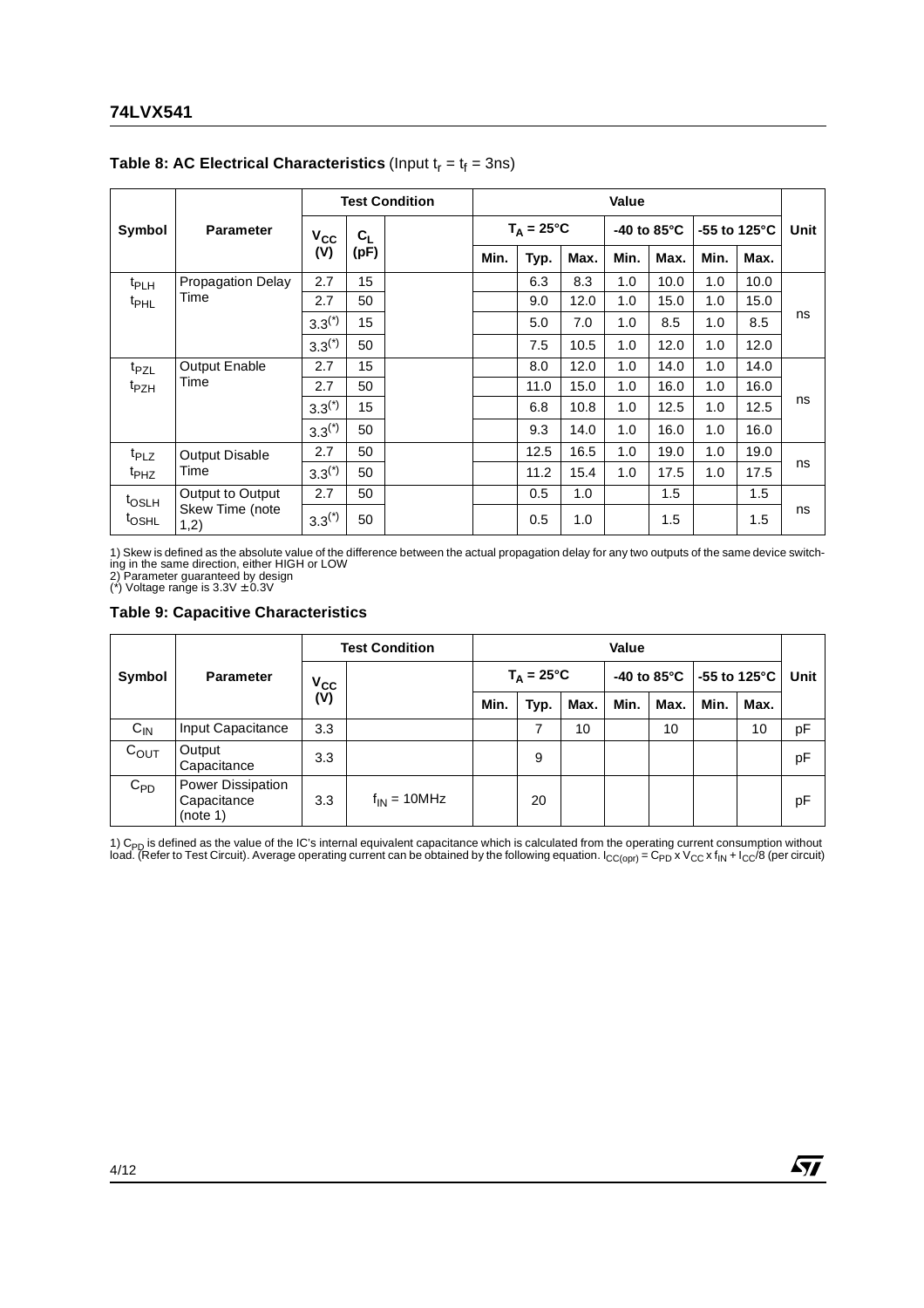#### **Figure 3: Test Circuit**



t<sub>PZH</sub>, t<sub>PHZ</sub> GND

57

 $C_{L}$  =15/50pF or equivalent (includes jig and probe capacitance)

 $\mathsf{R}_\mathsf{L} = \mathsf{R} \mathsf{1} = \mathsf{1} \mathsf{K} \Omega$  or equivalent

 $R_{\text{T}} = Z_{\text{OUT}}$  of pulse generator (typically 50 $\Omega$ )

#### **Figure 4: Waveform - Propagation Delays** (f=1MHz; 50% duty cycle)

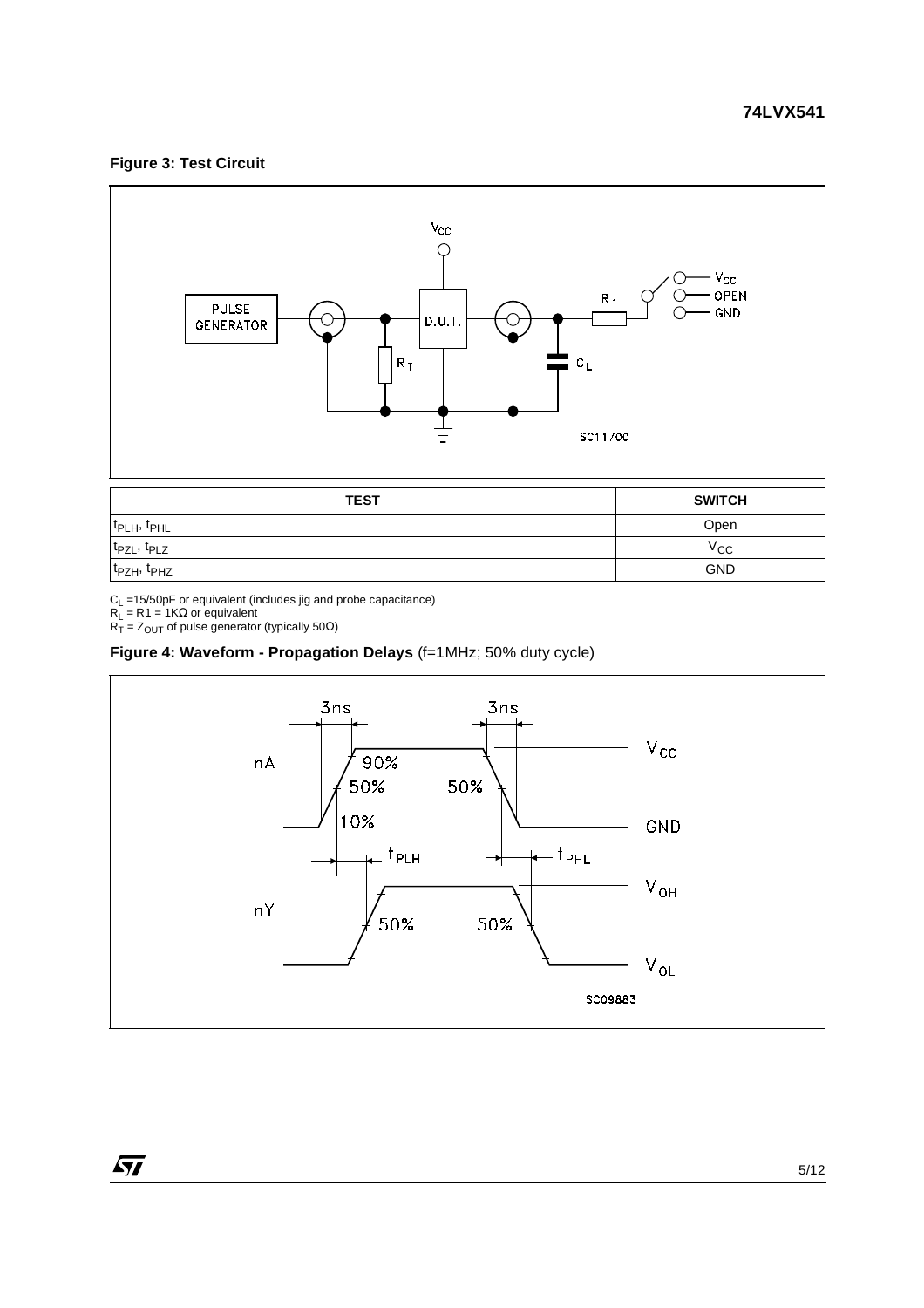

 $\sqrt{M}$ 

#### **Figure 5: Waveform - Output Enable And Disable Times** (f=1MHz; 50% duty cycle)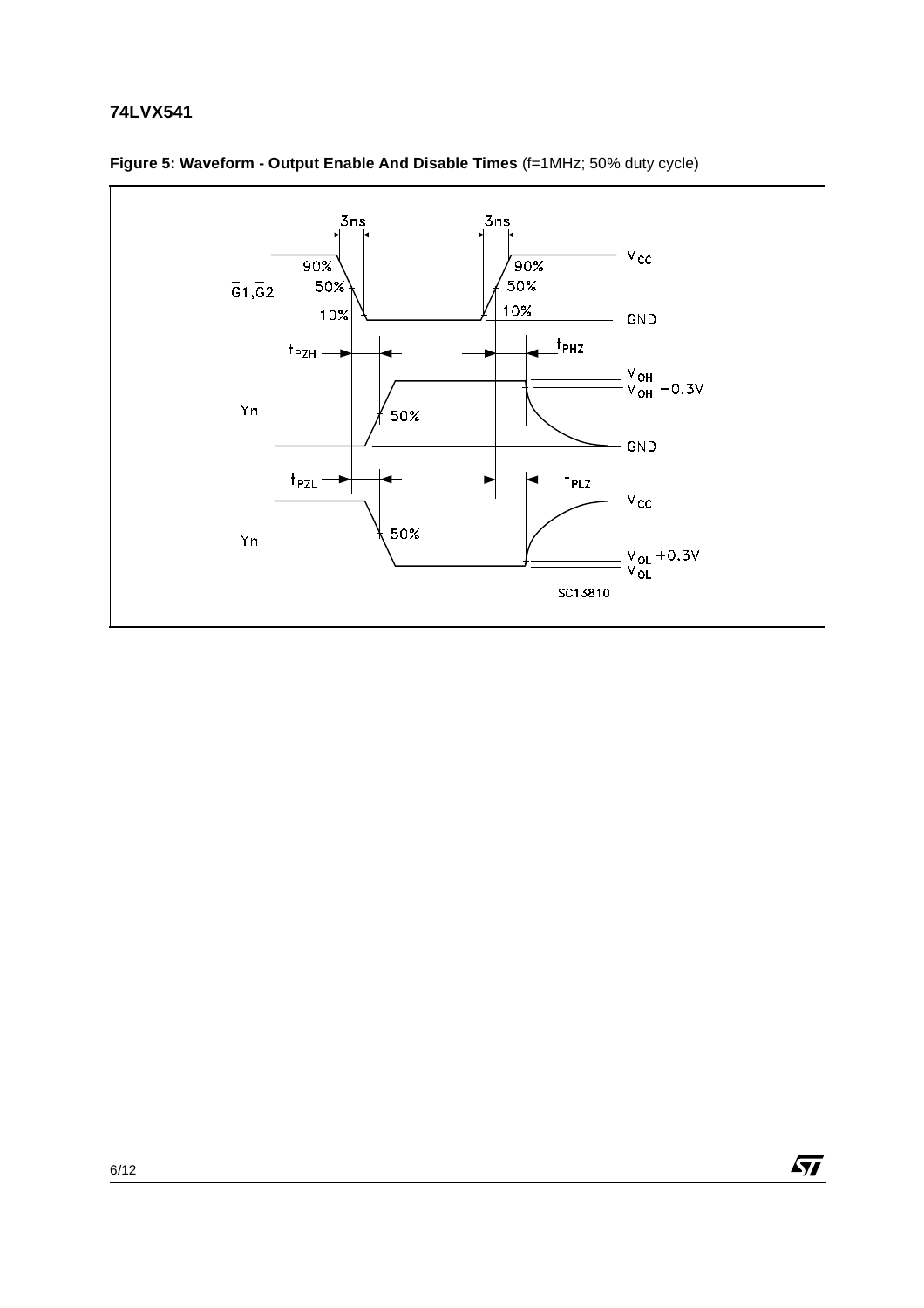## **SO-20 MECHANICAL DATA**

| DIM.                      |             | mm.        |             | inch        |       |             |  |  |
|---------------------------|-------------|------------|-------------|-------------|-------|-------------|--|--|
|                           | MIN.        | <b>TYP</b> | MAX.        | MIN.        | TYP.  | MAX.        |  |  |
| $\mathsf{A}$              | 2.35        |            | 2.65        | 0.093       |       | 0.104       |  |  |
| A1                        | 0.1         |            | 0.30        | 0.004       |       | 0.012       |  |  |
| $\sf B$                   | 0.33        |            | 0.51        | 0.013       |       | 0.020       |  |  |
| $\mathsf C$               | 0.23        |            | 0.32        | 0.009       |       | 0.013       |  |  |
| $\mathsf D$               | 12.60       |            | 13.00       | 0.496       |       | 0.512       |  |  |
| $\mathsf E$               | 7.4         |            | 7.6         | 0.291       |       | 0.299       |  |  |
| ${\bf e}$                 |             | 1.27       |             |             | 0.050 |             |  |  |
| H                         | 10.00       |            | 10.65       | 0.394       |       | 0.419       |  |  |
| $\boldsymbol{\mathsf{h}}$ | 0.25        |            | 0.75        | 0.010       |       | 0.030       |  |  |
| L                         | 0.4         |            | 1.27        | 0.016       |       | 0.050       |  |  |
| $\sf k$                   | $0^{\circ}$ |            | $8^{\circ}$ | $0^{\circ}$ |       | $8^{\circ}$ |  |  |
| ddd                       |             |            | 0.100       |             |       | 0.004       |  |  |



0016022D

ŧk

 $\frac{1}{1}$ c

 $\sqrt{5}$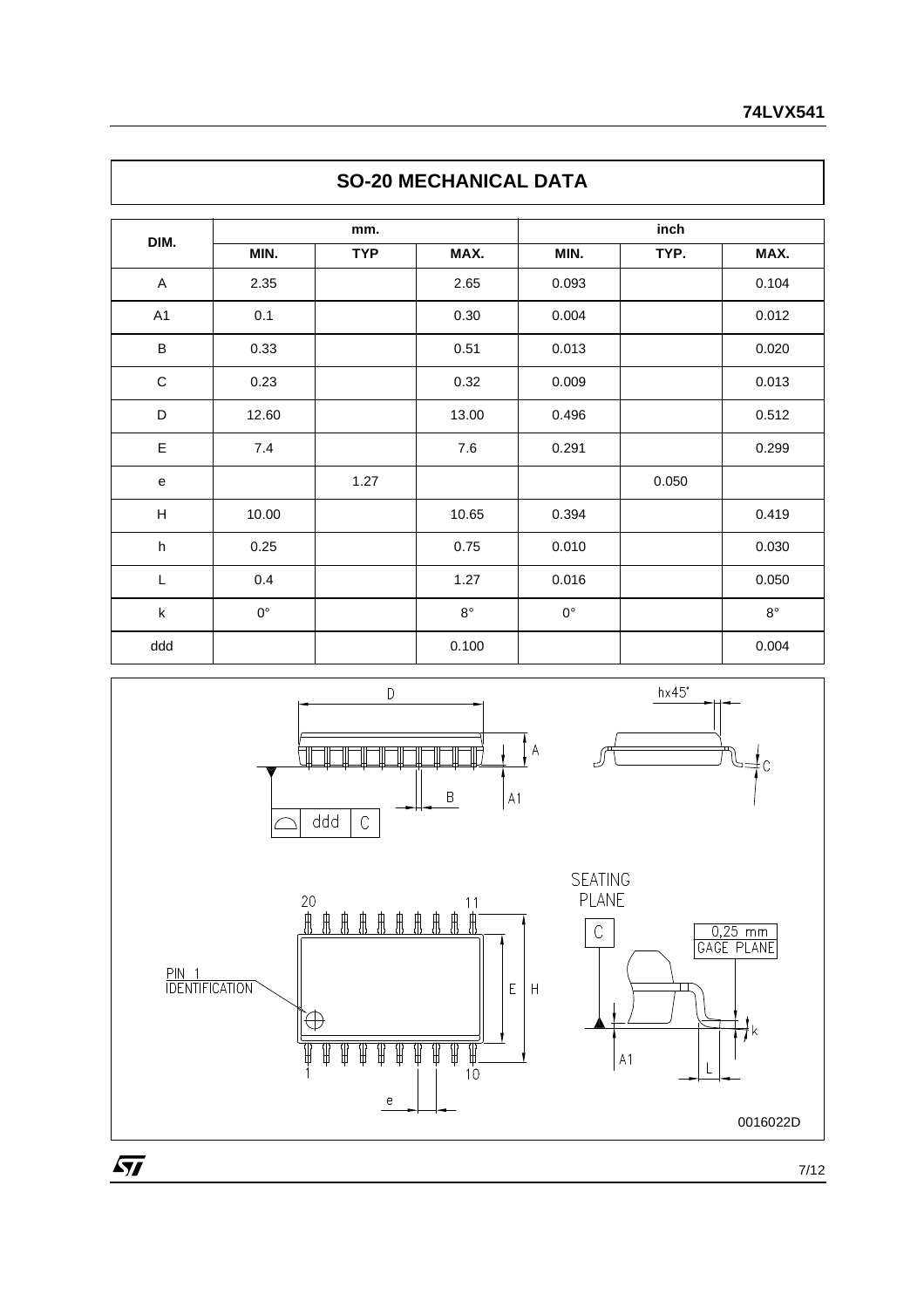## **TSSOP20 MECHANICAL DATA**

|              |             | mm.        |             | inch        |            |             |  |  |
|--------------|-------------|------------|-------------|-------------|------------|-------------|--|--|
| DIM.         | MIN.        | <b>TYP</b> | MAX.        | MIN.        | TYP.       | MAX.        |  |  |
| A            |             |            | 1.2         |             |            | 0.047       |  |  |
| A1           | 0.05        |            | 0.15        | 0.002       | 0.004      | 0.006       |  |  |
| A2           | 0.8         | 1          | 1.05        | 0.031       | 0.039      | 0.041       |  |  |
| b            | 0.19        |            | 0.30        | 0.007       |            | 0.012       |  |  |
| $\mathbf c$  | 0.09        |            | 0.20        | 0.004       |            | 0.0079      |  |  |
| D            | 6.4         | 6.5        | 6.6         | 0.252       | 0.256      | 0.260       |  |  |
| E            | $6.2\,$     | 6.4        | 6.6         | 0.244       | 0.252      | 0.260       |  |  |
| E1           | 4.3         | 4.4        | 4.48        | 0.169       | 0.173      | 0.176       |  |  |
| $\mathsf{e}$ |             | 0.65 BSC   |             |             | 0.0256 BSC |             |  |  |
| Κ            | $0^{\circ}$ |            | $8^{\circ}$ | $0^{\circ}$ |            | $8^{\circ}$ |  |  |
| L            | 0.45        | 0.60       | 0.75        | 0.018       | 0.024      | 0.030       |  |  |

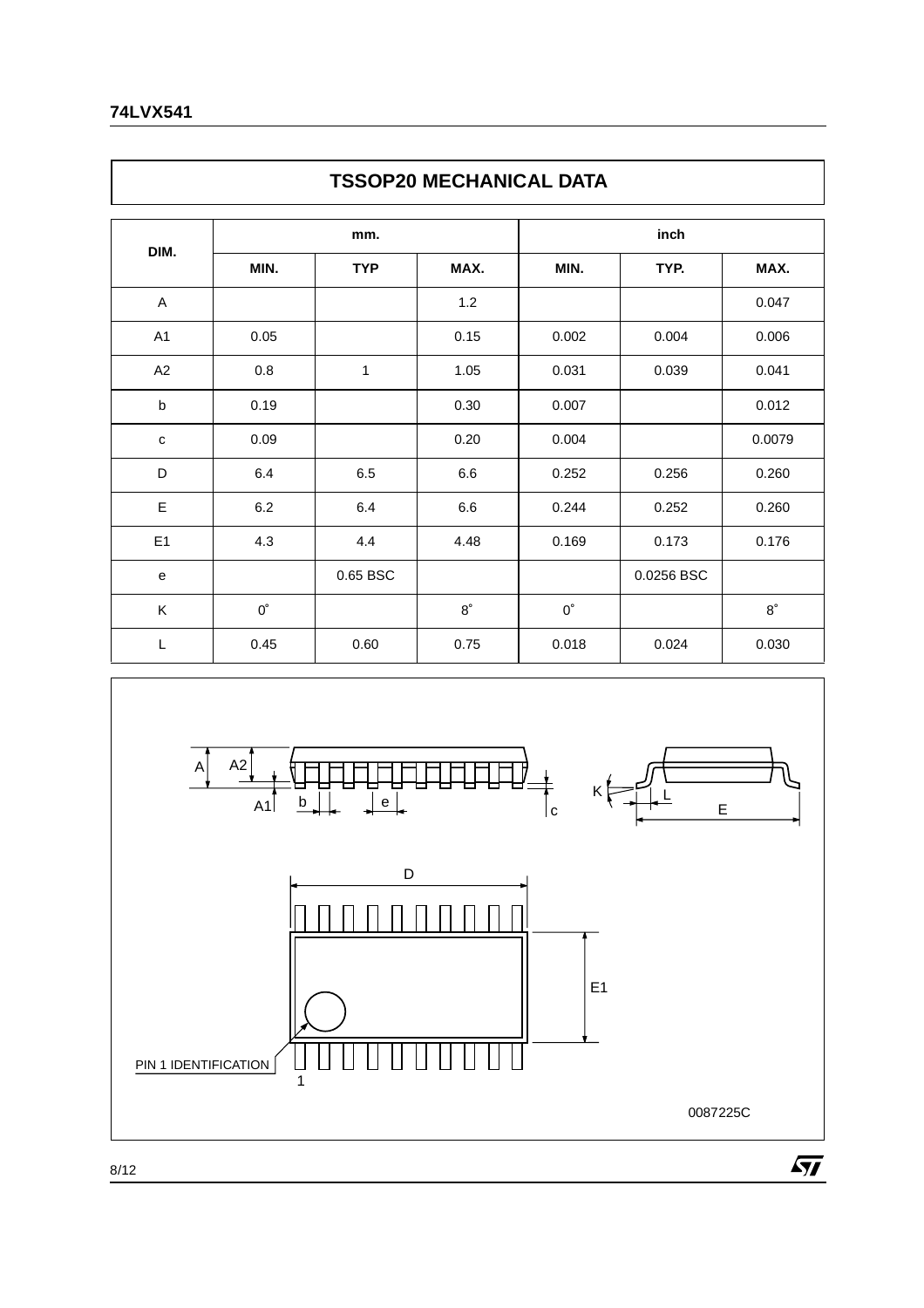| DIM.         | mm.  |            |      | inch  |      |        |
|--------------|------|------------|------|-------|------|--------|
|              | MIN. | <b>TYP</b> | MAX. | MIN.  | TYP. | MAX.   |
| $\mathsf A$  |      |            | 330  |       |      | 12.992 |
| $\mathbf C$  | 12.8 |            | 13.2 | 0.504 |      | 0.519  |
| D            | 20.2 |            |      | 0.795 |      |        |
| $\mathsf{N}$ | 60   |            |      | 2.362 |      |        |
| $\top$       |      |            | 30.4 |       |      | 1.197  |
| Ao           | 10.8 |            | 11   | 0.425 |      | 0.433  |
| Bo           | 13.2 |            | 13.4 | 0.520 |      | 0.528  |
| Ko           | 3.1  |            | 3.3  | 0.122 |      | 0.130  |
| Po           | 3.9  |            | 4.1  | 0.153 |      | 0.161  |
| $\sf P$      | 11.9 |            | 12.1 | 0.468 |      | 0.476  |

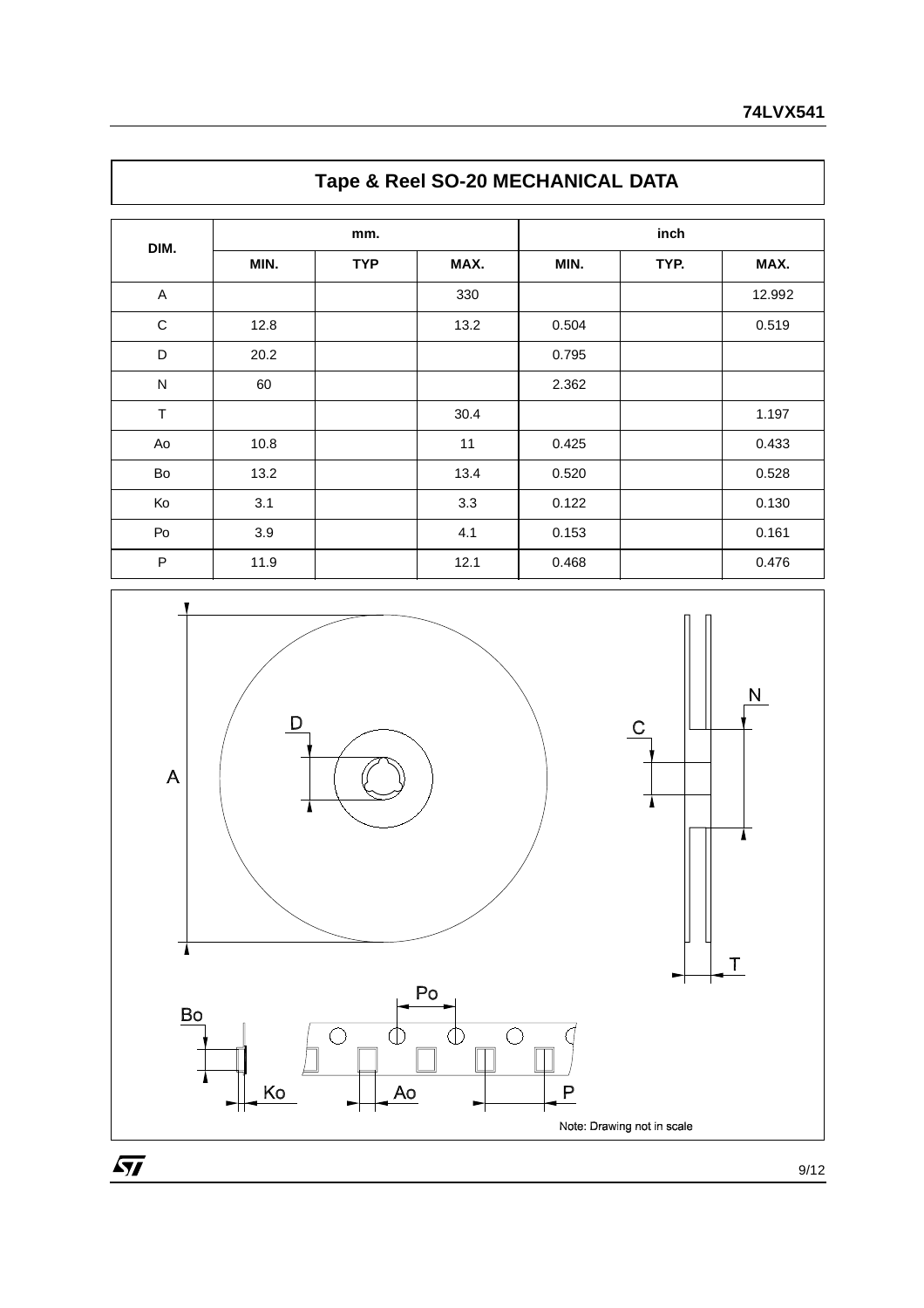## **Tape & Reel TSSOP20 MECHANICAL DATA**

| DIM.        | mm.  |            |                | inch  |      |        |
|-------------|------|------------|----------------|-------|------|--------|
|             | MIN. | <b>TYP</b> | MAX.           | MIN.  | TYP. | MAX.   |
| A           |      |            | 330            |       |      | 12.992 |
| $\mathbf C$ | 12.8 |            | 13.2           | 0.504 |      | 0.519  |
| D           | 20.2 |            |                | 0.795 |      |        |
| ${\sf N}$   | 60   |            |                | 2.362 |      |        |
| $\top$      |      |            | 22.4           |       |      | 0.882  |
| Ao          | 6.8  |            | $\overline{7}$ | 0.268 |      | 0.276  |
| Bo          | 6.9  |            | 7.1            | 0.272 |      | 0.280  |
| Ko          | 1.7  |            | 1.9            | 0.067 |      | 0.075  |
| Po          | 3.9  |            | 4.1            | 0.153 |      | 0.161  |
| P           | 11.9 |            | 12.1           | 0.468 |      | 0.476  |



 $\overline{SI}$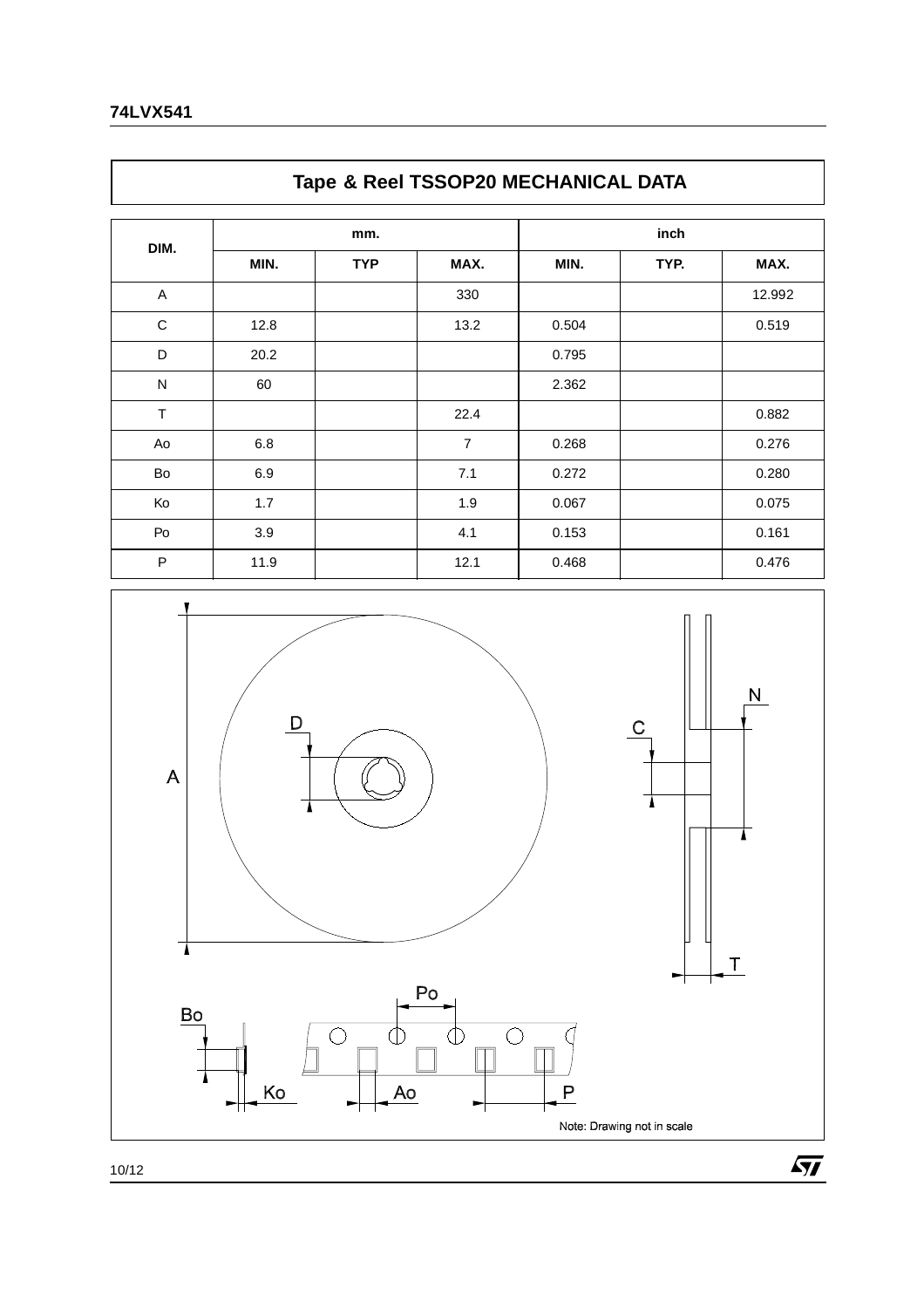### **Table 10: Revision History**

| Date        | <b>Revision</b> | <b>Description of Changes</b>     |
|-------------|-----------------|-----------------------------------|
| 27-Aug-2004 |                 | Ordering Codes Revision - pag. 1. |